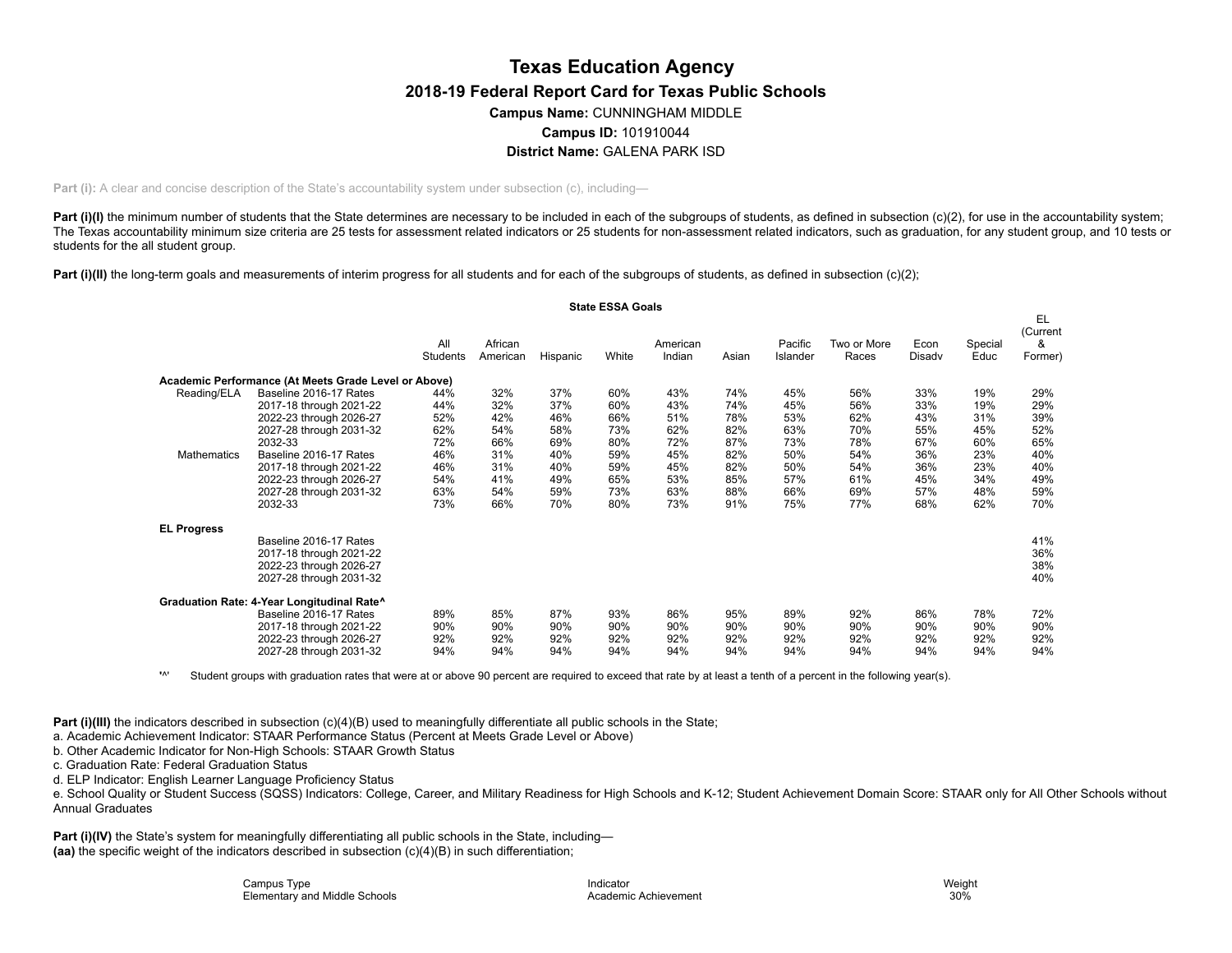| Campus Type           | Indicator                                     | Weight |
|-----------------------|-----------------------------------------------|--------|
|                       | Other Academic Indicator                      | 50%    |
|                       | English Learner Language Proficiency          | 10%    |
|                       | SQSS: Student Achievement Domain Score        | 10%    |
| High Schools and K-12 | Academic Achievement                          | 50%    |
|                       | 4-Year Graduation Rate                        | 10%    |
|                       | English Learner Language Proficiency          | 10%    |
|                       | SQSS: College, Career, and Military Readiness | 30%    |
|                       |                                               |        |

**(bb)** the methodology by which the State differentiates all such schools:

A weighted average of the accountability indicators will be computed from the number of items meeting targets divided by the number of items evaluated. The weighted average will be scaled to grades A (90-100), B (80-89),

C (70-79), D (60-69), and F (0-59) and further used to differentiate all public schools.

**(cc)** the methodology by which the State differentiates a school as consistently underperforming for any subgroup of students described in section (c)(4)(C)(iii), including the time period used by the State to determine consistent underperformance; and

TEA uses the Closing the Gaps domain to identify campuses that have consistently underperforming student groups. A student group that misses the targets in at least the same **three** indicators, for three consecutive years, is considered "consistently underperforming." Any campus not identified for comprehensive support and improvement that has at least one consistently underperforming student group is identified for targeted support and improvement. Campuses are evaluated annually for identification.

**(dd)** the methodology by which the State identifies a school for comprehensive support and improvement as required under subsection (c)(4)(D)(i);

The Closing the Gaps domain scaled score is used to identify schools for comprehensive support and improvement. TEA rank orders the scaled domain score for all campuses. The lowest five percent of campuses that receive Title I, Part A funds are identified for comprehensive support and improvement.

Additionally, if any Title I or non-Title I campus does not attain a 67 percent four-year federal graduation rate for the all students group, the campus is identified for comprehensive support and improvement. Non-Title I campuses are not eligible for comprehensive support grant funding.

Any Title I campus identified for targeted support and improvement for three consecutive years for the same student group(s) is identified for comprehensive support and improvement the following school year.

Part (i)(V) the number and names of all public schools in the State identified by the State for comprehensive support and improvement under subsection (c)(4)(D)(i) or implementing targeted support and improvement plans under subsection (d)(2); and

[Comprehensive](https://tea.texas.gov/sites/default/files/comprehensive_support_2019.xlsx) Support and [Improvement](https://tea.texas.gov/sites/default/files/target_support_2019.xlsx) Schools, Targeted Support and Improvement Schools and [Additional](https://tea.texas.gov/sites/default/files/additional_targeted_support_2019.xlsx) Targeted Support Schools list those campuses that have been identified for comprehensive support and improvement, targeted support and improvement and additional targeted support based on performance in the Closing the Gaps domain (Excel file).

**Part (i)(VI)** the exit criteria established by the State as required under clause (i) of subsection (d)(3)(A), including the length of years established under clause (i)(II) of such subsection. Campuses that do not rank in the bottom five percent of the Closing the Gaps domain for two consecutive years and have increased a letter grade (for example, from F to D or from D to C) on the Closing the Gaps domain are considered as having successfully exited comprehensive support and improvement status.Campuses identified as comprehensive support and improvement based solely on a graduation rate below 67 percent must have a four-year federal graduation rate of at least 67 percent for two consecutive years to exit comprehensive support and improvement status.

To exit additional targeted support status, the student group(s) that triggered the additional targeted support status must meet the targets for the Academic Achievement component in both reading and mathematics.

## Part (ii): Student Achievement by Proficiency Level

This section provides information on student achievement on the STAAR (State of Texas Assessments of Academic Readiness) performance for mathematics, reading/ELA, and science by grade level and proficiency level for the 2018-19 school year. These results include all students tested, regardless of whether they were in the accountability subset. (CWD: children with disability; CWOD: children without disability; EL: English learner)

|                                                  |                     | State |     | <b>District Campus</b> | Afr<br>Amer | Hispanic | White   | Amer<br>Ind | Asian | Pac<br>Isl | Two or<br>More<br>Races | Econ<br>Disadv | Non<br>Econ<br>Disadv | <b>CWD</b>               | <b>CWOD</b>              | EL    | Male |     | Female Migrant Homeless | Foster<br>Care           | Military |
|--------------------------------------------------|---------------------|-------|-----|------------------------|-------------|----------|---------|-------------|-------|------------|-------------------------|----------------|-----------------------|--------------------------|--------------------------|-------|------|-----|-------------------------|--------------------------|----------|
| STAAR Percent at Approaches Grade Level or Above |                     |       |     |                        |             |          |         |             |       |            |                         |                |                       |                          |                          |       |      |     |                         |                          |          |
| Grade 7                                          |                     |       |     |                        |             |          |         |             |       |            |                         |                |                       |                          |                          |       |      |     |                         |                          |          |
| Reading                                          | All Students        | 74%   | 73% | 73%                    | 68%         | 76%      | 62%     |             |       |            |                         | 71%            | 84%                   | 30%                      | 79%                      | 61%   | 69%  | 76% | 80%                     |                          |          |
|                                                  | <b>CWD</b>          | 37%   | 34% | 30%                    | 26%         | 38%      |         |             |       |            |                         | 30%            | 33%                   | 30%                      |                          | $0\%$ | 33%  | 22% |                         |                          |          |
|                                                  | <b>CWOD</b>         | 78%   | 77% | 79%                    | 75%         | 80%      | 80%     |             |       |            |                         | 77%            | 90%                   | $\overline{\phantom{a}}$ | 79%                      | 68%   | 76%  | 81% | 80%                     |                          |          |
|                                                  | EL                  | 49%   | 56% | 61%                    |             | 61%      |         |             |       |            |                         | 59%            | 83%                   | $0\%$                    | 68%                      | 61%   | 55%  | 68% |                         |                          |          |
|                                                  | Male                | 70%   | 69% | 69%                    | 66%         | 73%      | 50%     |             |       |            |                         | 67%            | 83%                   | 33%                      | 76%                      | 55%   | 69%  |     | 90%                     |                          |          |
|                                                  | Female              | 79%   | 76% | 76%                    | 70%         | 80%      | $\cdot$ | $\star$     |       |            |                         | 75%            | 85%                   | 22%                      | 81%                      | 68%   | ۰    | 76% | 64%                     | $\overline{\phantom{a}}$ |          |
| Mathematics                                      | <b>All Students</b> | 73%   | 65% | 67%                    | 66%         | 68%      | 50%     |             |       |            |                         | 66%            | 76%                   | 37%                      | 73%                      | 54%   | 62%  | 73% | 67%                     |                          |          |
|                                                  | <b>CWD</b>          | 43%   | 40% | 37%                    | 33%         | 43%      |         |             |       |            |                         | 37%            | 40%                   | 37%                      | $\overline{\phantom{a}}$ | 36%   | 34%  | 44% |                         |                          |          |
|                                                  | <b>CWOD</b>         | 77%   | 70% | 73%                    | 74%         | 72%      | 71%     |             |       |            |                         | 72%            | 83%                   | $\overline{\phantom{a}}$ | 73%                      | 56%   | 70%  | 76% | 71%                     |                          |          |
|                                                  | ΕL                  | 57%   | 56% | 54%                    |             | 54%      |         |             |       |            |                         | 55%            |                       | 36%                      | 56%                      | 54%   | 47%  | 63% |                         |                          |          |
|                                                  | Male                | 72%   | 65% | 62%                    | 66%         | 60%      | 38%     |             |       |            |                         | 61%            | 72%                   | 34%                      | 70%                      | 47%   | 62%  |     | 80%                     |                          |          |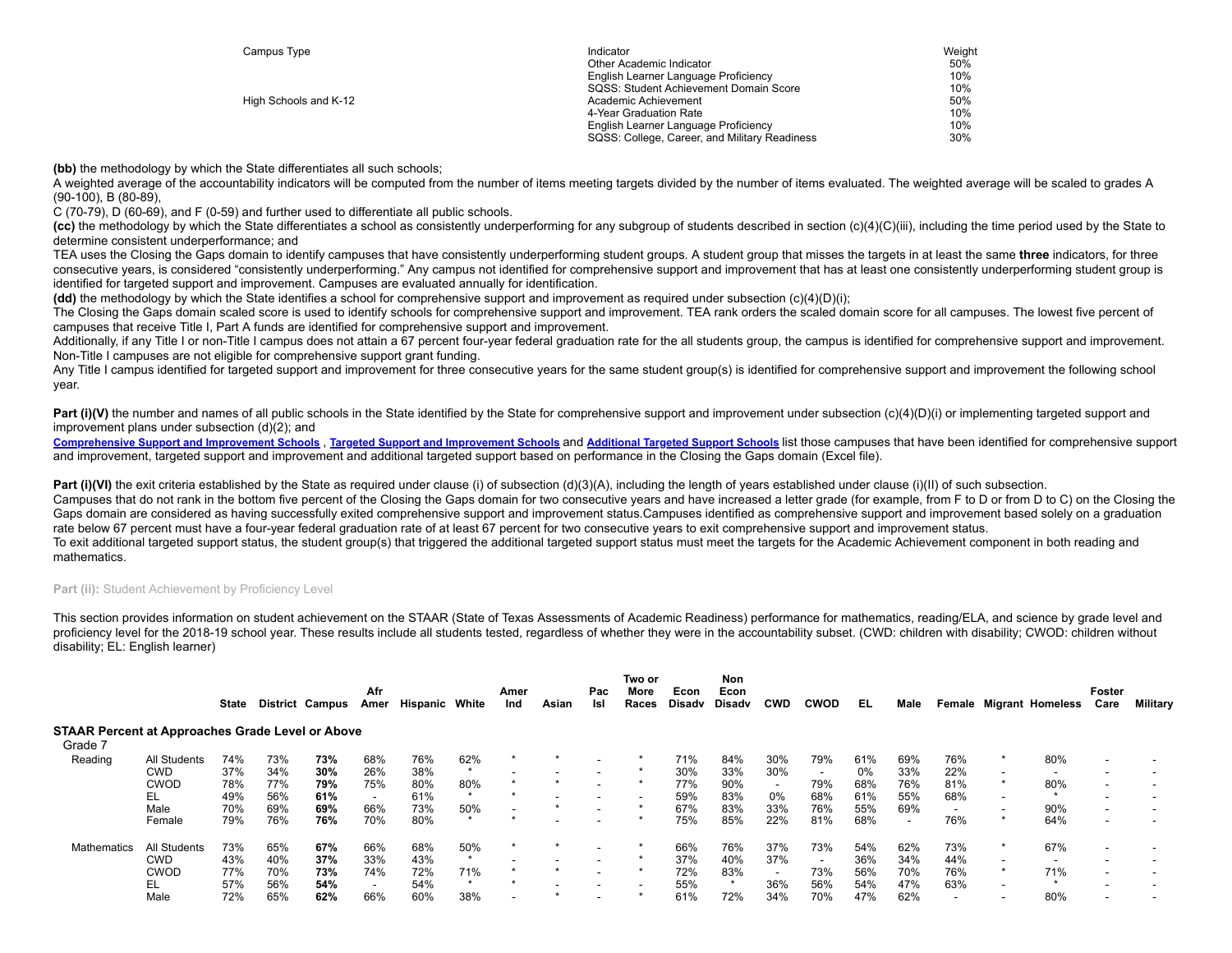|                                             |                           | <b>State</b> |                   | <b>District Campus</b> | Afr<br>Amer                     | Hispanic White |                                 | Amer<br>Ind | Asian | Pac<br>Isl     | Two or<br>More<br>Races  | Econ<br><b>Disadv</b> | Non<br>Econ<br><b>Disadv</b> | <b>CWD</b>               | <b>CWOD</b>              | EL         | Male                            |                          | <b>Female Migrant Homeless</b> | Foster<br>Care               | Military |
|---------------------------------------------|---------------------------|--------------|-------------------|------------------------|---------------------------------|----------------|---------------------------------|-------------|-------|----------------|--------------------------|-----------------------|------------------------------|--------------------------|--------------------------|------------|---------------------------------|--------------------------|--------------------------------|------------------------------|----------|
|                                             | Female                    | 75%          | 66%               | 73%                    | 66%                             | 76%            |                                 |             |       |                |                          | 72%                   | 76%                          | 44%                      | 76%                      | 63%        |                                 | 73%                      | 50%                            |                              |          |
| Grade 8                                     |                           | 84%          | 82%               | 83%                    | 83%                             | 83%            |                                 |             | 83%   |                |                          |                       | 88%                          | 31%                      | 89%                      |            |                                 |                          | 81%                            |                              |          |
| Reading                                     | All Students<br>CWD       | 47%          | 41%               | 31%                    | 20%                             | 40%            | 93%                             |             |       | $\overline{a}$ | 86%                      | 82%<br>30%            |                              | 31%                      |                          | 63%<br>22% | 82%<br>33%                      | 85%<br>29%               |                                |                              |          |
|                                             | <b>CWOD</b>               | 88%          | 87%               | 89%                    | 92%                             | 87%            | 100%                            |             | 100%  |                | 83%                      | 89%                   | 90%                          | $\overline{\phantom{a}}$ | 89%                      | 68%        | 88%                             | 91%                      | 93%                            |                              |          |
|                                             | EL                        | 62%          | 64%               | 63%                    | $\star$                         | 64%            |                                 |             |       |                | $\star$                  | 63%                   | 64%                          | 22%                      | 68%                      | 63%        | 67%                             | 59%                      |                                |                              |          |
|                                             | Male<br>Female            | 81%<br>88%   | 79%<br>86%        | 82%<br>85%             | 81%<br>85%                      | 81%<br>85%     | 100%<br>86%                     |             |       |                |                          | 81%<br>84%            | 84%<br>94%                   | 33%<br>29%               | 88%<br>91%               | 67%<br>59% | 82%<br>$\overline{\phantom{a}}$ | 85%                      | 82%<br>80%                     |                              |          |
| Mathematics                                 | All Students              | 87%          | 90%               | 93%                    | 91%                             | 94%            | 92%                             |             | 80%   |                | 100%                     | 92%                   | 95%                          | 53%                      | 97%                      | 89%        | 92%                             | 94%                      | 88%                            |                              |          |
|                                             | CWD                       | 58%          | 51%               | 53%                    | 45%                             | 58%            | $\star$                         |             |       |                |                          | 52%                   | 60%                          | 53%                      | $\overline{a}$           | 56%        | 54%                             | 52%                      |                                |                              |          |
|                                             | <b>CWOD</b><br>EL         | 90%<br>77%   | 94%<br>82%        | 97%<br>89%             | 97%<br>$\star$                  | 97%<br>89%     | 92%<br>$\overline{\phantom{a}}$ |             |       |                | $\overline{\phantom{a}}$ | 97%<br>88%            | 97%<br>100%                  | $\sim$<br>56%            | 97%<br>92%               | 92%<br>89% | 96%<br>93%                      | 98%                      | 93%                            |                              |          |
|                                             | Male                      | 84%          | 88%               | 92%                    | 90%                             | 93%            | 83%                             |             |       |                |                          | 92%                   | 91%                          | 54%                      | 96%                      | 93%        | 92%                             | 85%                      | 90%                            |                              |          |
|                                             | Female                    | 89%          | 92%               | 94%                    | 92%                             | 95%            | 100%                            |             |       |                |                          | 93%                   | 100%                         | 52%                      | 98%                      | 85%        |                                 | 94%                      | 86%                            |                              |          |
| Science                                     | <b>All Students</b>       | 79%          | 79%               | 77%                    | 73%                             | 78%            | 86%                             |             | 83%   |                | 86%                      | 77%                   | 80%                          | 23%                      | 83%                      | 57%        | 78%                             | 76%                      | 69%                            |                              |          |
|                                             | CWD<br><b>CWOD</b>        | 46%          | 36%<br>84%        | 23%                    | 21%                             | 24%            | $\star$                         |             |       |                |                          | 23%                   | $\star$<br>83%               | 23%                      | $\overline{\phantom{a}}$ | 11%        | 27%<br>84%                      | 19%                      | 79%                            |                              |          |
|                                             | EL                        | 83%<br>55%   | 60%               | 83%<br>57%             | 81%<br>$\star$                  | 83%<br>57%     | 92%                             |             | 100%  |                | 83%                      | 83%<br>58%            | 45%                          | $\sim$<br>11%            | 83%<br>62%               | 62%<br>57% | 65%                             | 82%<br>46%               |                                |                              |          |
|                                             | Male                      | 78%          | 78%               | 78%                    | 73%                             | 80%            | 86%                             |             |       |                | $\star$                  | 78%                   | 79%                          | 27%                      | 84%                      | 65%        | 78%                             |                          | 73%                            |                              |          |
|                                             | Female                    | 81%          | 80%               | 76%                    | 73%                             | 77%            | 86%                             |             |       |                |                          | 76%                   | 81%                          | 19%                      | 82%                      | 46%        | $\overline{\phantom{a}}$        | 76%                      | 60%                            |                              |          |
| End of Course                               |                           |              |                   |                        |                                 |                |                                 |             |       |                |                          |                       |                              |                          |                          |            |                                 |                          |                                |                              |          |
| Algebra I                                   | All Students              | 83%          | 91%               | 100%                   | 100%                            | 100%           |                                 |             |       |                |                          | 100%                  | 100%                         | $\overline{\phantom{a}}$ | 100%                     |            | 100%                            | 100%                     |                                |                              |          |
|                                             | CWD<br><b>CWOD</b>        | 52%<br>87%   | 65%<br>94%        | 100%                   | 100%                            | 100%           |                                 |             |       |                |                          | 100%                  | 100%                         |                          | 100%                     |            | 100%                            | 100%                     |                                |                              |          |
|                                             | EL                        | 73%          | 84%               | $\star$                |                                 | $\star$        |                                 |             |       |                |                          |                       |                              |                          |                          |            |                                 | $\star$                  |                                |                              |          |
|                                             | Male                      | 79%          | 88%               | 100%                   | 100%                            | 100%           |                                 |             |       |                | $\pmb{\ast}$             | 100%                  | 100%                         | $\overline{\phantom{a}}$ | 100%                     | $\star$    | 100%                            |                          |                                |                              |          |
|                                             | Female                    | 88%          | 96%               | 100%                   | 100%                            | 100%           |                                 |             |       |                |                          | 100%                  | 100%                         |                          | 100%                     |            |                                 | 100%                     |                                |                              |          |
| STAAR Percent at Meets Grade Level or Above |                           |              |                   |                        |                                 |                |                                 |             |       |                |                          |                       |                              |                          |                          |            |                                 |                          |                                |                              |          |
| Grade 7                                     |                           |              |                   |                        |                                 |                |                                 |             |       |                |                          |                       |                              |                          |                          |            |                                 |                          |                                |                              |          |
| Reading                                     | All Students              | 48%          | 41%               | 40%                    | 33%                             | 45%            | 15%                             |             |       |                |                          | 38%                   | 55%                          | 12%                      | 44%                      | 25%        | 38%                             | 43%                      | 30%                            |                              |          |
|                                             | CWD                       | 21%          | 17%               | 12%                    | 4%                              | 21%            |                                 |             |       |                |                          | 9%                    | 33%                          | 12%                      |                          | 0%         | 14%                             | 6%                       |                                |                              |          |
|                                             | <b>CWOD</b><br>EL         | 51%<br>19%   | 44%<br>21%        | 44%<br>25%             | 38%                             | 47%<br>25%     | 20%<br>$\star$                  |             |       |                |                          | 42%<br>23%            | 58%<br>67%                   | $\sim$<br>0%             | 44%<br>28%               | 28%<br>25% | 42%<br>25%                      | 46%                      | 30%                            |                              |          |
|                                             | Male                      | 44%          | 40%               | 38%                    | 32%                             | 42%            | 10%                             |             |       |                | $\pmb{\ast}$             | 35%                   | 55%                          | 14%                      | 42%                      | 25%        | 38%                             | 26%                      | 30%                            |                              |          |
|                                             | Female                    | 52%          | 43%               | 43%                    | 34%                             | 47%            | $\star$                         |             |       |                |                          | 41%                   | 56%                          | 6%                       | 46%                      | 26%        | $\overline{\phantom{a}}$        | 43%                      | 27%                            |                              |          |
| <b>Mathematics</b>                          | All Students              | 41%          | 22%               | 24%                    | 25%                             | 24%            | 10%                             |             |       |                |                          | 22%                   | 38%                          | 22%                      | 24%                      | 17%        | 22%                             | 25%                      | 28%                            |                              |          |
|                                             | CWD<br><b>CWOD</b>        | 22%<br>44%   | 17%<br>22%        | 22%                    | 19%                             | 29%            |                                 |             |       |                |                          | 22%<br>22%            | 20%<br>41%                   | 22%<br>$\sim$            | 24%                      | 9%         | 22%<br>22%                      | 22%                      | 29%                            |                              |          |
|                                             | EL                        | 22%          | 14%               | 24%<br>17%             | 26%<br>$\overline{\phantom{a}}$ | 23%<br>18%     | 14%<br>$\star$                  |             |       |                |                          | 18%                   |                              | 9%                       | 18%                      | 18%<br>17% | 15%                             | 26%<br>20%               |                                |                              |          |
|                                             | Male                      | 41%          | 22%               | 22%                    | 23%                             | 24%            | 0%                              |             |       |                |                          | 22%                   | 22%                          | 22%                      | 22%                      | 15%        | 22%                             | $\overline{\phantom{a}}$ | 30%                            |                              |          |
|                                             | Female                    | 42%          | 21%               | 25%                    | 26%                             | 25%            |                                 |             |       |                |                          | 22%                   | 53%                          | 22%                      | 26%                      | 20%        |                                 | 25%                      | 25%                            |                              |          |
| Grade 8                                     |                           |              |                   |                        |                                 |                |                                 |             |       |                |                          |                       |                              |                          |                          |            |                                 |                          |                                |                              |          |
| Reading                                     | All Students              | 53%          | 46%               | 46%                    | 43%                             | 46%            | 64%                             |             | 50%   |                | 57%                      | 44%                   | 54%                          | 15%                      | 49%                      | 17%        | 41%                             | 52%                      | 19%                            |                              |          |
|                                             | CWD<br>CWOD               | 22%<br>57%   | 16%<br>10/<br>50% | 15%<br>49%             | 10%<br>48%                      | 16%<br>49%     | 69%                             |             | 60%   |                | 50%                      | 14%<br>48%            | 56%                          | 15%<br>$\sim$            | 49%                      | 0%<br>19%  | 19%<br>43%                      | 10%<br>57%               | 21%                            |                              |          |
|                                             | EL.                       | 19%          | 15%               | 17%                    | $\star$                         | 17%            |                                 |             |       |                |                          | 16%                   | 18%                          | 0%                       | 19%                      | 17%        | 18%                             | 15%                      |                                |                              |          |
|                                             | Male                      | 49%          | 39%               | 41%                    | 39%                             | 41%            | 57%                             |             |       |                |                          | 39%                   | 49%                          | 19%                      | 43%                      | 18%        | 41%                             | $\sim$                   | 18%                            |                              |          |
|                                             | Female                    | 58%          | 54%               | 52%                    | 48%                             | 53%            | 71%                             |             |       |                | $\pmb{\ast}$             | 51%                   | 61%                          | 10%                      | 57%                      | 15%        |                                 | 52%                      | 20%                            |                              |          |
| Mathematics                                 | All Students              | 55%          | 61%               | 66%                    | 64%                             | 68%            | 46%                             |             | 80%   |                | 40%                      | 66%                   | 68%                          | 10%                      | 72%                      | 45%        | 62%                             | 70%                      | 71%                            |                              |          |
|                                             | <b>CWD</b><br><b>CWOD</b> | 27%<br>59%   | 18%<br>66%        | 10%<br>72%             | 0%<br>73%                       | 19%<br>72%     | 50%                             |             |       |                |                          | 9%<br>72%             | 20%<br>71%                   | 10%<br>$\sim$            | $\sim$<br>72%            | 0%<br>49%  | 14%<br>68%                      | 5%<br>76%                | 80%                            |                              |          |
|                                             | EL.                       | 36%          | 43%               | 45%                    | $\star$                         | 45%            |                                 |             |       |                |                          | 47%                   | 33%                          | 0%                       | 49%                      | 45%        | 45%                             | 46%                      |                                |                              |          |
|                                             | Male                      | 52%          | 57%               | 62%                    | 59%                             | 64%            | 33%                             |             |       |                |                          | 61%                   | 66%                          | 14%                      | 68%                      | 45%        | 62%                             | $\sim$                   | 70%                            |                              |          |
|                                             | Female                    | 59%          | 66%               | 70%                    | 70%                             | 72%            | 57%                             |             |       |                |                          | 70%                   | 70%                          | 5%                       | 76%                      | 46%        | $\overline{\phantom{a}}$        | 70%                      | 71%                            | $\qquad \qquad \blacksquare$ |          |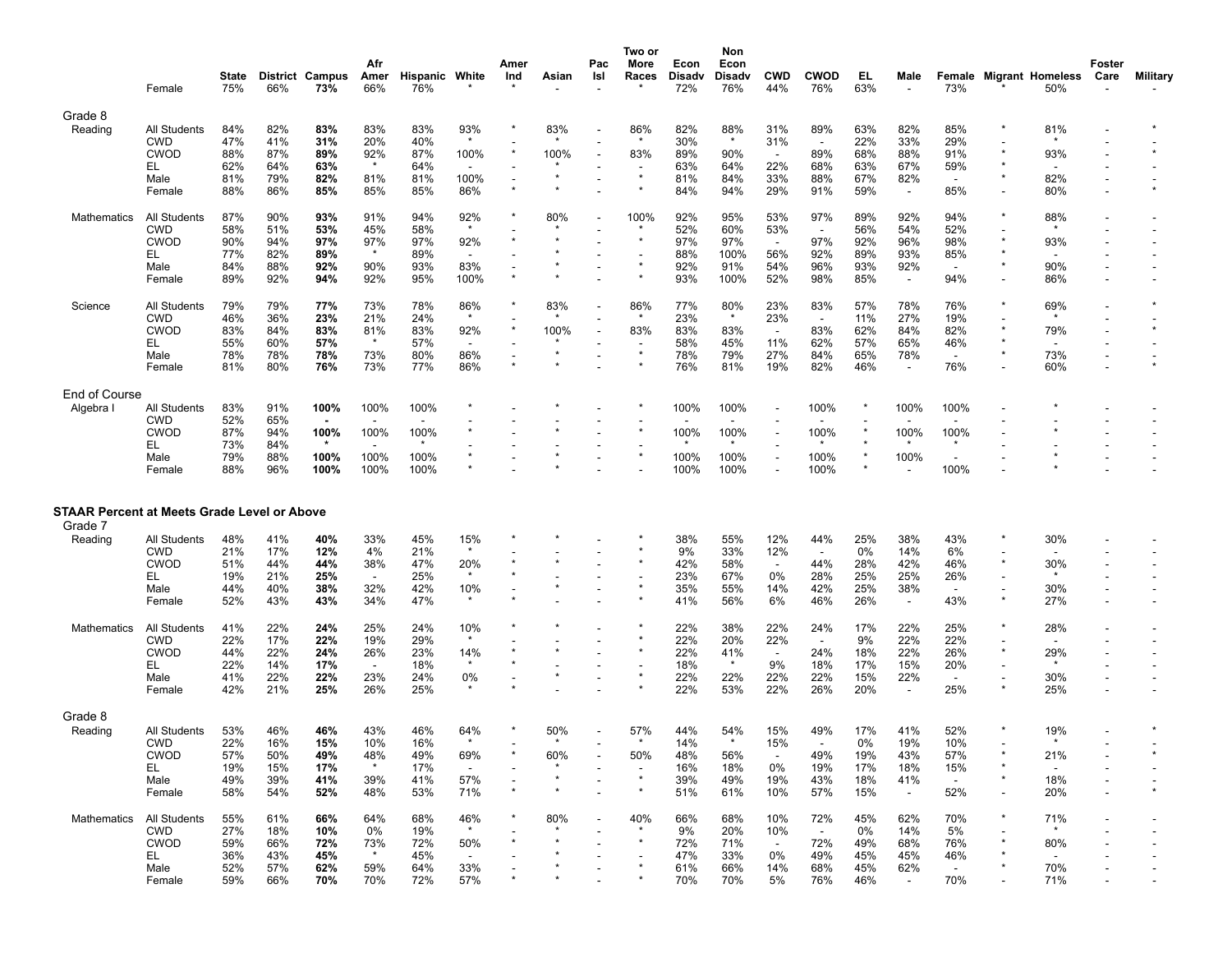| Science                                     | <b>All Students</b><br><b>CWD</b><br><b>CWOD</b><br>EL<br>Male<br>Female | State<br>50%<br>23%<br>53%<br>20%<br>50%<br>50% | <b>District</b><br>47%<br>20%<br>50%<br>21%<br>45%<br>49% | Campus<br>41%<br>13%<br>44%<br>13%<br>40%<br>43% | Afr<br>Amer<br>38%<br>11%<br>42%<br>33%<br>44% | Hispanic<br>41%<br>16%<br>44%<br>13%<br>40%<br>42% | White<br>57%<br>$\star$<br>62%<br>$\overline{\phantom{a}}$<br>71%<br>43% | Amer<br>Ind<br>$\star$<br>$\overline{a}$<br>$\star$ | Asian<br>83%<br>100% | Pac<br>Isl<br>$\overline{\phantom{a}}$ | Two or<br>More<br>Races<br>43%<br>$\star$<br>50%<br>$\star$ | Econ<br>Disady<br>41%<br>14%<br>44%<br>13%<br>38%<br>44% | Non<br>Econ<br>Disadv<br>42%<br>44%<br>18%<br>49%<br>32% | <b>CWD</b><br>13%<br>13%<br>$\overline{\phantom{a}}$<br>0%<br>19%<br>5% | <b>CWOD</b><br>44%<br>$\overline{\phantom{a}}$<br>44%<br>15%<br>42%<br>47% | EL<br>13%<br>0%<br>15%<br>13%<br>12%<br>15% | Male<br>40%<br>19%<br>42%<br>12%<br>40%<br>$\overline{\phantom{a}}$ | Female<br>43%<br>5%<br>47%<br>15%<br>$\sim$<br>43% |         | <b>Migrant Homeless</b><br>25%<br>29%<br>36%<br>0% | Foster<br>Care | Military |
|---------------------------------------------|--------------------------------------------------------------------------|-------------------------------------------------|-----------------------------------------------------------|--------------------------------------------------|------------------------------------------------|----------------------------------------------------|--------------------------------------------------------------------------|-----------------------------------------------------|----------------------|----------------------------------------|-------------------------------------------------------------|----------------------------------------------------------|----------------------------------------------------------|-------------------------------------------------------------------------|----------------------------------------------------------------------------|---------------------------------------------|---------------------------------------------------------------------|----------------------------------------------------|---------|----------------------------------------------------|----------------|----------|
| End of Course                               |                                                                          |                                                 |                                                           |                                                  |                                                |                                                    |                                                                          |                                                     |                      |                                        |                                                             |                                                          |                                                          |                                                                         |                                                                            |                                             |                                                                     |                                                    |         |                                                    |                |          |
| Algebra I                                   | <b>All Students</b>                                                      | 59%                                             | 74%                                                       | 100%                                             | 100%                                           | 100%                                               |                                                                          |                                                     |                      |                                        |                                                             | 100%                                                     | 100%                                                     |                                                                         | 100%                                                                       |                                             | 100%                                                                | 100%                                               |         |                                                    |                |          |
|                                             | <b>CWD</b><br><b>CWOD</b>                                                | 24%<br>63%                                      | 32%<br>78%                                                | $\blacksquare$<br>100%                           | 100%                                           | 100%                                               |                                                                          |                                                     |                      |                                        | $\star$                                                     | 100%                                                     | 100%                                                     | $\overline{\phantom{a}}$                                                | 100%                                                                       | $\star$                                     | 100%                                                                | $\overline{\phantom{a}}$<br>100%                   |         |                                                    |                |          |
|                                             | EL<br>Male<br>Female                                                     | 40%<br>53%<br>65%                               | 57%<br>68%<br>80%                                         | 100%<br>100%                                     | 100%<br>100%                                   | 100%<br>100%                                       |                                                                          |                                                     |                      |                                        | $\star$                                                     | 100%<br>100%                                             | 100%<br>100%                                             | $\overline{\phantom{a}}$                                                | 100%<br>100%                                                               | $\star$<br>$\star$                          | 100%                                                                | $\star$<br>100%                                    |         |                                                    |                |          |
| <b>STAAR Percent at Masters Grade Level</b> |                                                                          |                                                 |                                                           |                                                  |                                                |                                                    |                                                                          |                                                     |                      |                                        |                                                             |                                                          |                                                          |                                                                         |                                                                            |                                             |                                                                     |                                                    |         |                                                    |                |          |
| Grade 7                                     |                                                                          |                                                 |                                                           |                                                  |                                                |                                                    |                                                                          |                                                     |                      |                                        |                                                             |                                                          |                                                          |                                                                         |                                                                            |                                             |                                                                     |                                                    |         |                                                    |                |          |
| Reading                                     | All Students<br><b>CWD</b>                                               | 29%<br>9%                                       | 19%<br>5%                                                 | 16%<br>2%                                        | 12%<br>0%                                      | 18%<br>3%                                          | 8%<br>$\star$                                                            |                                                     |                      |                                        |                                                             | 14%<br>0%                                                | 30%<br>17%                                               | 2%<br>2%                                                                | 18%<br>$\sim$                                                              | 7%<br>0%                                    | 12%<br>2%                                                           | 20%<br>0%                                          |         | 5%                                                 |                |          |
|                                             | <b>CWOD</b><br>EL                                                        | 31%<br>8%                                       | 21%<br>7%                                                 | 18%<br>7%                                        | 14%<br>$\overline{\phantom{a}}$                | 20%<br>8%                                          | 10%                                                                      |                                                     |                      |                                        |                                                             | 16%<br>6%                                                | 32%<br>33%                                               | $\sim$<br>0%                                                            | 18%<br>8%                                                                  | 8%<br>7%                                    | 14%<br>7%                                                           | 22%<br>9%                                          |         | 5%                                                 |                |          |
|                                             | Male                                                                     | 25%                                             | 16%                                                       | 12%                                              | 9%                                             | 15%                                                | 0%                                                                       |                                                     |                      |                                        |                                                             | 10%                                                      | 28%                                                      | 2%                                                                      | 14%                                                                        | 7%                                          | 12%                                                                 | $\overline{\phantom{a}}$                           |         | 0%                                                 |                |          |
|                                             | Female                                                                   | 32%                                             | 23%                                                       | 20%                                              | 16%                                            | 22%                                                | $\star$                                                                  |                                                     |                      |                                        | $\star$                                                     | 18%                                                      | 33%                                                      | 0%                                                                      | 22%                                                                        | 9%                                          | $\overline{\phantom{a}}$                                            | 20%                                                | $\star$ | 9%                                                 |                |          |
| Mathematics                                 | <b>All Students</b>                                                      | 16%                                             | 2%                                                        | 4%                                               | 2%                                             | 5%                                                 | 0%                                                                       |                                                     |                      |                                        |                                                             | 4%                                                       | 3%                                                       | 0%                                                                      | 4%                                                                         | 4%                                          | 4%                                                                  | 4%                                                 |         | 0%                                                 |                |          |
|                                             | <b>CWD</b><br><b>CWOD</b>                                                | 7%<br>17%                                       | 1%<br>3%                                                  | 0%<br>4%                                         | 0%<br>3%                                       | 0%<br>6%                                           | 0%                                                                       |                                                     |                      |                                        |                                                             | 0%<br>5%                                                 | 0%<br>3%                                                 | 0%<br>$\overline{\phantom{a}}$                                          | 4%                                                                         | 0%<br>5%                                    | 0%<br>5%                                                            | 0%<br>4%                                           |         | 0%                                                 |                |          |
|                                             | EL                                                                       | 6%                                              | 2%                                                        | 4%                                               |                                                | 4%                                                 | $\star$                                                                  |                                                     |                      |                                        |                                                             | 4%                                                       | $\star$                                                  | 0%                                                                      | 5%                                                                         | 4%                                          | 2%                                                                  | 8%                                                 |         | $\star$                                            |                |          |
|                                             | Male<br>Female                                                           | 16%<br>16%                                      | 3%<br>2%                                                  | 4%<br>4%                                         | 4%<br>0%                                       | 4%<br>6%                                           | 0%                                                                       | $\overline{a}$                                      |                      |                                        |                                                             | 4%<br>3%                                                 | 0%<br>6%                                                 | 0%<br>0%                                                                | 5%<br>4%                                                                   | 2%<br>8%                                    | 4%<br>$\overline{\phantom{a}}$                                      | $\overline{\phantom{a}}$<br>4%                     |         | 0%<br>0%                                           |                |          |
| Grade 8                                     |                                                                          |                                                 |                                                           |                                                  |                                                |                                                    |                                                                          |                                                     |                      |                                        |                                                             |                                                          |                                                          |                                                                         |                                                                            |                                             |                                                                     |                                                    |         |                                                    |                |          |
| Reading                                     | <b>All Students</b>                                                      | 27%                                             | 21%                                                       | 19%                                              | 13%                                            | 20%                                                | 36%                                                                      |                                                     | 33%                  |                                        | 43%                                                         | 18%                                                      | 24%                                                      | 6%                                                                      | 20%                                                                        | 6%                                          | 15%                                                                 | 23%                                                | $\star$ | 0%                                                 |                |          |
|                                             | <b>CWD</b>                                                               | 7%                                              | 7%                                                        | 6%                                               | 0%                                             | 8%                                                 | $\star$                                                                  | $\star$                                             |                      |                                        | $\star$                                                     | 5%                                                       |                                                          | 6%                                                                      |                                                                            | 0%                                          | 7%                                                                  | 5%                                                 |         |                                                    |                |          |
|                                             | <b>CWOD</b><br>EL                                                        | 30%<br>5%                                       | 23%<br>4%                                                 | 20%<br>6%                                        | 16%                                            | 21%<br>6%                                          | 38%                                                                      |                                                     | 40%                  |                                        | 33%                                                         | 19%<br>5%                                                | 24%<br>9%                                                | $\sim$<br>0%                                                            | 20%<br>6%                                                                  | 6%<br>6%                                    | 16%<br>6%                                                           | 25%<br>5%                                          |         | 0%                                                 |                |          |
|                                             | Male                                                                     | 24%                                             | 17%                                                       | 15%                                              | 6%                                             | 18%                                                | 43%                                                                      | $\overline{a}$                                      |                      |                                        | $\star$                                                     | 14%                                                      | 21%                                                      | 7%                                                                      | 16%                                                                        | 6%                                          | 15%                                                                 | $\overline{\phantom{a}}$                           |         | 0%                                                 |                |          |
|                                             | Female                                                                   | 31%                                             | 26%                                                       | 23%                                              | 23%                                            | 22%                                                | 29%                                                                      | $\star$                                             |                      |                                        |                                                             | 22%                                                      | 29%                                                      | 5%                                                                      | 25%                                                                        | 5%                                          | $\sim$                                                              | 23%                                                |         | 0%                                                 |                |          |
| <b>Mathematics</b>                          | <b>All Students</b>                                                      | 17%                                             | 14%                                                       | 15%                                              | 14%                                            | 15%                                                | 8%<br>$\star$                                                            |                                                     | 40%                  |                                        | 20%                                                         | 14%                                                      | 19%                                                      | 0%                                                                      | 17%                                                                        | 4%                                          | 13%                                                                 | 17%                                                |         | 12%                                                |                |          |
|                                             | <b>CWD</b><br><b>CWOD</b>                                                | 9%<br>18%                                       | 4%<br>15%                                                 | 0%<br>17%                                        | 0%<br>16%                                      | 0%<br>17%                                          | 8%                                                                       | $\star$                                             |                      |                                        |                                                             | 0%<br>16%                                                | 0%<br>21%                                                | 0%<br>$\sim$                                                            | $\overline{\phantom{a}}$<br>17%                                            | 0%<br>4%                                    | 0%<br>14%                                                           | 0%<br>19%                                          |         | 13%                                                |                |          |
|                                             | EL                                                                       | 6%                                              | 5%                                                        | 4%                                               |                                                | 4%                                                 | ٠                                                                        |                                                     |                      |                                        |                                                             | 4%                                                       | 0%                                                       | 0%                                                                      | 4%                                                                         | 4%                                          | 4%                                                                  | 4%                                                 |         |                                                    |                |          |
|                                             | Male<br>Female                                                           | 16%<br>17%                                      | 13%<br>15%                                                | 13%<br>17%                                       | 10%<br>18%                                     | 14%<br>17%                                         | 0%<br>14%                                                                | $\overline{a}$                                      |                      |                                        | $\star$                                                     | 12%<br>16%                                               | 16%<br>24%                                               | 0%<br>0%                                                                | 14%<br>19%                                                                 | 4%<br>4%                                    | 13%<br>$\overline{\phantom{a}}$                                     | $\overline{\phantom{a}}$<br>17%                    |         | 10%<br>14%                                         |                |          |
| Science                                     | <b>All Students</b>                                                      | 25%                                             | 17%                                                       | 12%                                              | 10%                                            | 11%                                                | 29%                                                                      |                                                     | 50%                  |                                        | 43%                                                         | 12%                                                      | 12%                                                      | 4%                                                                      | 13%                                                                        | 2%                                          | 13%                                                                 | 11%                                                |         | 13%                                                |                |          |
|                                             | <b>CWD</b>                                                               | 10%                                             | 7%                                                        | 4%                                               | 5%                                             | 4%                                                 | $\star$                                                                  |                                                     |                      |                                        | $\star$                                                     | 5%                                                       |                                                          | 4%                                                                      | $\overline{\phantom{a}}$                                                   | 0%                                          | 8%                                                                  | 0%                                                 |         |                                                    |                |          |
|                                             | <b>CWOD</b>                                                              | 26%                                             | 19%                                                       | 13%                                              | 11%                                            | 12%                                                | 31%                                                                      |                                                     | 60%                  |                                        | 50%                                                         | 13%                                                      | 13%                                                      | $\overline{\phantom{a}}$                                                | 13%                                                                        | 2%                                          | 14%                                                                 | 13%                                                |         | 14%                                                |                |          |
|                                             | EL<br>Male                                                               | 5%<br>25%                                       | 3%<br>17%                                                 | 2%<br>13%                                        | 11%                                            | 1%<br>11%                                          | 43%                                                                      |                                                     |                      |                                        |                                                             | 3%<br>13%                                                | 0%<br>14%                                                | 0%<br>8%                                                                | 2%<br>14%                                                                  | 2%<br>2%                                    | 2%<br>13%                                                           | 3%                                                 |         | 18%                                                |                |          |
|                                             | Female                                                                   | 24%                                             | 18%                                                       | 11%                                              | 9%                                             | 12%                                                | 14%                                                                      | $\star$                                             |                      |                                        |                                                             | 12%                                                      | 10%                                                      | 0%                                                                      | 13%                                                                        | 3%                                          | $\overline{\phantom{a}}$                                            | 11%                                                |         | 0%                                                 |                |          |
| End of Course                               |                                                                          |                                                 |                                                           |                                                  |                                                |                                                    |                                                                          |                                                     |                      |                                        |                                                             |                                                          |                                                          |                                                                         |                                                                            |                                             |                                                                     |                                                    |         |                                                    |                |          |
| Algebra I                                   | All Students                                                             | 36%                                             | 48%                                                       | 95%                                              | 87%                                            | 97%                                                |                                                                          |                                                     |                      |                                        |                                                             | 95%                                                      | 94%                                                      |                                                                         | 95%                                                                        |                                             | 96%                                                                 | 94%                                                |         |                                                    |                |          |
|                                             | <b>CWD</b><br><b>CWOD</b>                                                | 9%<br>39%                                       | 11%<br>52%                                                | $\overline{\phantom{a}}$<br>95%                  | 87%                                            | 97%                                                |                                                                          |                                                     |                      |                                        |                                                             | 95%                                                      | 94%                                                      |                                                                         | 95%                                                                        |                                             | 96%                                                                 | $\overline{\phantom{a}}$<br>94%                    |         |                                                    |                |          |
|                                             | EL.                                                                      | 19%                                             | 24%                                                       | $\ast$                                           |                                                | $\star$                                            |                                                                          |                                                     |                      |                                        |                                                             | $\star$                                                  |                                                          |                                                                         |                                                                            |                                             |                                                                     |                                                    |         |                                                    |                |          |
|                                             | Male<br>Female                                                           | 31%<br>40%                                      | 41%<br>55%                                                | 96%<br>94%                                       | 91%<br>83%                                     | 97%<br>97%                                         |                                                                          |                                                     |                      |                                        |                                                             | 95%<br>95%                                               | 100%<br>88%                                              |                                                                         | 96%<br>94%                                                                 |                                             | 96%                                                                 | 94%                                                |         |                                                    |                |          |
|                                             |                                                                          |                                                 |                                                           |                                                  |                                                |                                                    |                                                                          |                                                     |                      |                                        |                                                             |                                                          |                                                          |                                                                         |                                                                            |                                             |                                                                     |                                                    |         |                                                    |                |          |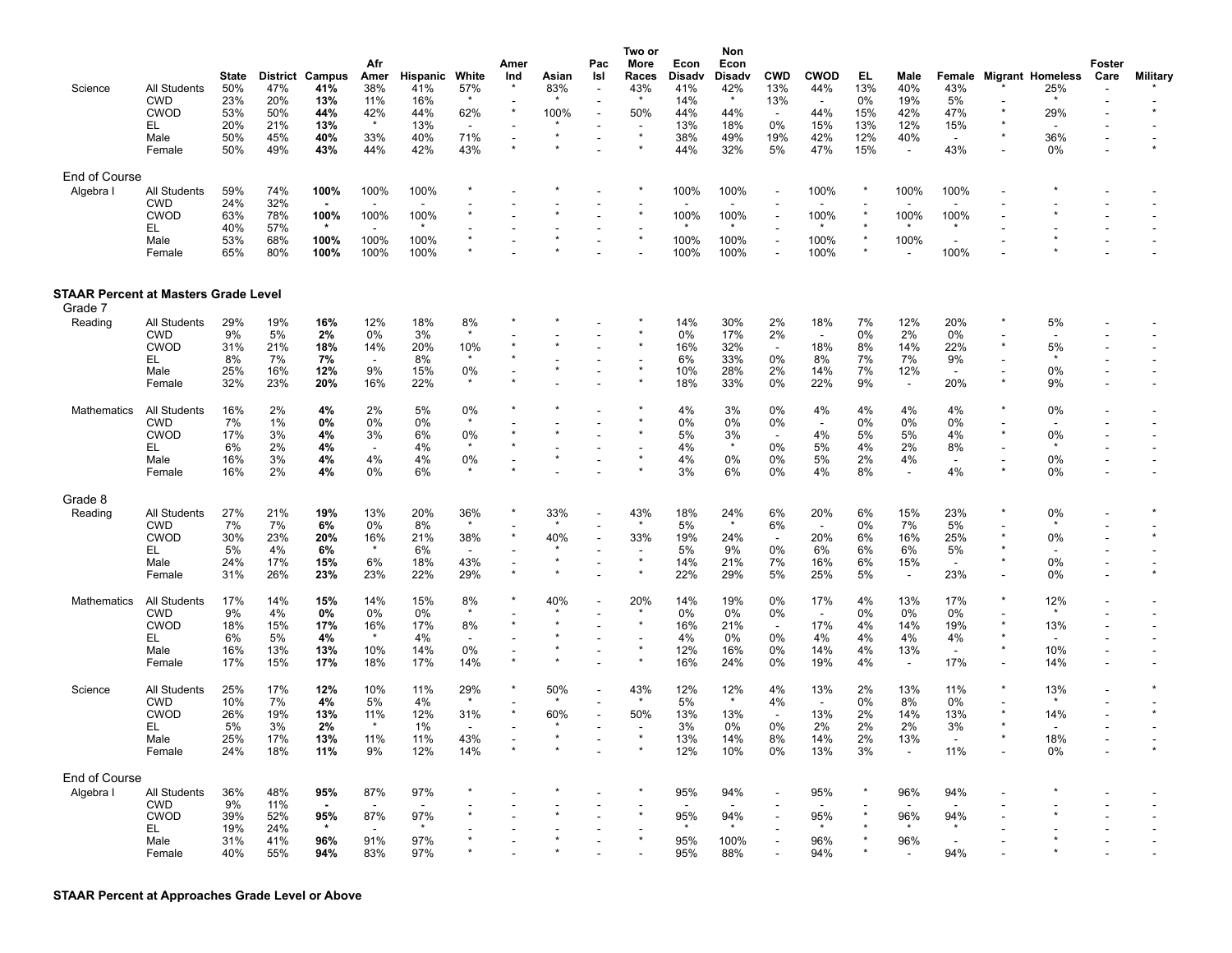|                                                    |                                   | State      |            | District Campus | Afr<br>Amer    | <b>Hispanic White</b> |                                 | Amer<br>Ind              | Asian          | Pac<br>Isl               | Two or<br>More<br>Races  | Econ<br><b>Disadv</b> | Non<br>Econ<br><b>Disadv</b> | <b>CWD</b>                      | <b>CWOD</b>                     | EL         | Male                            | Female                          |         | <b>Migrant Homeless</b> | Foster<br>Care           | <b>Military</b> |
|----------------------------------------------------|-----------------------------------|------------|------------|-----------------|----------------|-----------------------|---------------------------------|--------------------------|----------------|--------------------------|--------------------------|-----------------------|------------------------------|---------------------------------|---------------------------------|------------|---------------------------------|---------------------------------|---------|-------------------------|--------------------------|-----------------|
| All Grades<br>All Subjects                         | All Students                      | 77%        | 77%        | 80%             | 77%            | 82%                   | 81%                             | 100%                     | 86%            |                          | 86%                      | 79%                   | 86%                          | 35%                             | 86%                             | 65%        | 78%                             | 82%                             | 80%     | 78%                     |                          |                 |
|                                                    | <b>CWD</b>                        | 46%        | 41%        | 35%             | 29%            | 41%                   | 11%                             |                          | $\star$        |                          | 80%                      | 34%                   | 42%                          | 35%                             | <b>.</b>                        | 24%        | 36%                             | 33%                             |         | 13%                     |                          |                 |
|                                                    | <b>CWOD</b>                       | 81%        | 81%        | 86%             | 85%            | 86%<br>65%            | 91%                             | 100%                     | 100%           |                          | 88%                      | 85%                   | 90%                          | $\overline{\phantom{a}}$        | 86%                             | 70%        | 85%                             | 87%                             | 80%     | 83%                     |                          |                 |
|                                                    | EL.<br>Male                       | 62%<br>74% | 68%<br>74% | 65%<br>78%      | 76%            | 80%                   | 73%                             | $\overline{\phantom{a}}$ | 77%            |                          | 89%                      | 65%<br>77%            | 69%<br>84%                   | 24%<br>36%                      | 70%<br>85%                      | 65%<br>66% | 66%<br>78%                      | 65%<br>$\sim$                   |         | 50%<br>83%              |                          |                 |
|                                                    | Female                            | 80%        | 81%        | 82%             | 78%            | 84%                   | 93%                             | 100%                     | 100%           | $\overline{\phantom{a}}$ | 82%                      | 81%                   | 89%                          | 33%                             | 87%                             | 65%        | $\sim$                          | 82%                             | $\star$ | 71%                     | L,                       |                 |
| Reading                                            | <b>All Students</b>               | 73%        | 72%        | 78%             | 75%            | 80%                   | 78%                             |                          | 88%            |                          | 73%                      | 77%                   | 86%                          | 31%                             | 84%                             | 62%        | 76%                             | 81%                             |         | 81%                     |                          |                 |
|                                                    | <b>CWD</b><br><b>CWOD</b>         | 39%<br>78% | 33%<br>76% | 31%<br>84%      | 23%<br>83%     | 39%<br>84%            | $\star$<br>91%                  |                          | 100%           |                          | $\star$<br>78%           | 30%<br>83%            | 40%<br>90%                   | 31%<br>$\overline{\phantom{a}}$ | $\sim$<br>84%                   | 10%<br>68% | 33%<br>82%                      | 26%<br>86%                      |         | 85%                     |                          |                 |
|                                                    | EL.                               | 54%        | 59%        | 62%             | $\star$        | 62%                   |                                 |                          |                |                          | $\overline{\phantom{a}}$ | 61%                   | 71%                          | 10%                             | 68%                             | 62%        | 60%                             | 64%                             |         |                         |                          |                 |
|                                                    | Male                              | 69%        | 67%        | 76%             | 73%            | 77%                   | 71%                             | $\star$                  | 80%            |                          | 71%<br>$\star$           | 74%                   | 83%                          | 33%                             | 82%                             | 60%        | 76%                             | $\overline{\phantom{a}}$        |         | 86%                     |                          |                 |
|                                                    | Female                            | 78%        | 77%        | 81%             | 77%            | 82%                   | 90%                             |                          |                |                          |                          | 79%                   | 90%                          | 26%                             | 86%                             | 64%        | $\sim$                          | 81%                             |         | 69%                     |                          |                 |
| Mathematics                                        | <b>All Students</b><br><b>CWD</b> | 81%<br>53% | 83%<br>49% | 84%<br>44%      | 81%<br>38%     | 86%<br>50%            | 81%                             |                          | 88%            |                          | 100%                     | 83%<br>44%            | 91%<br>50%                   | 44%<br>44%                      | 89%<br>$\overline{\phantom{a}}$ | 73%<br>45% | 82%<br>42%                      | 87%<br>49%                      |         | 81%                     |                          |                 |
|                                                    | <b>CWOD</b>                       | 84%        | 87%        | 89%             | 88%            | 89%                   | 91%                             |                          | 100%           | $\overline{\phantom{a}}$ | 100%                     | 88%                   | 94%                          | $\sim$                          | 89%                             | 76%        | 88%                             | 91%                             |         | 82%                     |                          |                 |
|                                                    | EL                                | 72%        | 78%        | 73%             | $\star$        | 73%                   |                                 |                          |                | $\overline{\phantom{a}}$ |                          | 72%                   | 82%                          | 45%                             | 76%                             | 73%        | 71%                             | 75%                             |         |                         |                          |                 |
|                                                    | Male<br>Female                    | 79%<br>82% | 81%<br>84% | 82%<br>87%      | 80%<br>81%     | 83%<br>89%            | 65%<br>100%                     | $\star$                  | 80%            | ٠                        | 100%                     | 80%<br>86%            | 89%<br>93%                   | 42%<br>49%                      | 88%<br>91%                      | 71%<br>75% | 82%<br>$\sim$                   | $\sim$<br>87%                   |         | 86%<br>69%              |                          |                 |
| Science                                            | All Students                      | 80%        | 80%        | 77%             | 73%            | 78%                   | 86%                             |                          | 83%            |                          | 86%                      | 77%                   | 80%                          | 23%                             | 83%                             | 57%        | 78%                             | 76%                             |         | 69%                     | $\overline{a}$           |                 |
|                                                    | <b>CWD</b>                        | 51%        | 42%        | 23%             | 21%            | 24%                   | $\star$                         |                          |                |                          |                          | 23%                   | $\star$                      | 23%                             | $\sim$                          | 11%        | 27%                             | 19%                             |         |                         |                          |                 |
|                                                    | <b>CWOD</b>                       | 84%        | 84%        | 83%             | 81%<br>$\star$ | 83%                   | 92%                             |                          | 100%           | $\overline{\phantom{a}}$ | 83%                      | 83%                   | 83%                          | $\overline{\phantom{a}}$        | 83%                             | 62%        | 84%                             | 82%                             |         | 79%                     |                          |                 |
|                                                    | EL<br>Male                        | 61%<br>79% | 69%<br>79% | 57%<br>78%      | 73%            | 57%<br>80%            | $\overline{\phantom{a}}$<br>86% |                          |                | ٠                        | $\star$                  | 58%<br>78%            | 45%<br>79%                   | 11%<br>27%                      | 62%<br>84%                      | 57%<br>65% | 65%<br>78%                      | 46%<br>$\overline{\phantom{a}}$ |         | 73%                     |                          |                 |
|                                                    | Female                            | 81%        | 82%        | 76%             | 73%            | 77%                   | 86%                             |                          |                |                          |                          | 76%                   | 81%                          | 19%                             | 82%                             | 46%        | $\overline{\phantom{a}}$        | 76%                             |         | 60%                     |                          |                 |
| <b>STAAR Percent at Meets Grade Level or Above</b> |                                   |            |            |                 |                |                       |                                 |                          |                |                          |                          |                       |                              |                                 |                                 |            |                                 |                                 |         |                         |                          |                 |
| All Grades                                         |                                   |            |            |                 |                |                       |                                 |                          |                |                          |                          |                       |                              |                                 |                                 |            |                                 |                                 |         |                         |                          |                 |
| All Subjects                                       | All Students                      | 49%        | 46%        | 47%             | 42%            | 49%                   | 45%                             | 38%                      | 73%<br>$\star$ |                          | 48%                      | 45%                   | 56%                          | 14%                             | 51%                             | 25%        | 44%                             | 50%                             | 0%      | 36%                     |                          |                 |
|                                                    | <b>CWD</b><br><b>CWOD</b>         | 24%<br>52% | 19%<br>49% | 14%<br>51%      | 9%<br>48%      | 20%<br>52%            | 0%<br>52%                       | 38%                      | 84%            |                          | 20%<br>54%               | 14%<br>50%            | 21%<br>58%                   | 14%<br>$\overline{\phantom{a}}$ | ٠.<br>51%                       | 2%<br>27%  | 18%<br>48%                      | 9%<br>54%                       | 0%      | 0%<br>39%               |                          |                 |
|                                                    | EL.                               | 29%        | 33%        | 25%             | $\star$        | 24%                   |                                 |                          |                |                          |                          | 24%                   | 29%                          | 2%                              | 27%                             | 25%        | 24%                             | 25%                             |         | 33%                     | $\overline{\phantom{a}}$ |                 |
|                                                    | Male<br>Female                    | 47%<br>52% | 43%<br>49% | 44%<br>50%      | 39%<br>46%     | 46%<br>52%            | 38%<br>56%                      | 38%                      | 54%<br>100%    | $\overline{\phantom{a}}$ | 67%<br>18%               | 42%<br>49%            | 54%<br>57%                   | 18%<br>9%                       | 48%<br>54%                      | 24%<br>25% | 44%<br>$\overline{\phantom{a}}$ | 50%                             | $\star$ | 38%<br>34%              |                          |                 |
| Reading                                            | All Students                      | 47%        | 40%        | 43%             | 38%            | 45%                   | 41%                             |                          | 63%            |                          | 55%                      | 41%                   | 55%                          | 13%                             | 47%                             | 21%        | 39%                             | 47%                             |         | 25%                     |                          |                 |
|                                                    | <b>CWD</b>                        | 21%        | 16%        | 13%             | 6%             | 19%                   |                                 |                          |                |                          |                          | 11%                   | 30%                          | 13%                             | $\overline{\phantom{a}}$        | 0%         | 16%                             | 8%                              |         |                         |                          |                 |
|                                                    | <b>CWOD</b>                       | 50%        | 42%        | 47%             | 43%<br>$\star$ | 48%                   | 48%                             |                          | 71%            | $\overline{\phantom{a}}$ | 56%                      | 45%                   | 57%                          | $\sim$                          | 47%                             | 24%        | 43%                             | 51%                             |         | 26%                     |                          |                 |
|                                                    | EL.<br>Male                       | 23%<br>43% | 25%<br>35% | 21%<br>39%      | 35%            | 21%<br>41%            | 29%                             |                          | 40%            |                          | 57%                      | 20%<br>37%            | 35%<br>51%                   | 0%<br>16%                       | 24%<br>43%                      | 21%<br>22% | 22%<br>39%                      | 21%<br>$\sim$                   |         | 24%                     |                          |                 |
|                                                    | Female                            | 51%        | 46%        | 47%             | 40%            | 50%                   | 60%                             |                          |                |                          |                          | 46%                   | 59%                          | 8%                              | 51%                             | 21%        | $\overline{\phantom{a}}$        | 47%                             |         | 25%                     |                          |                 |
| Mathematics                                        | All Students                      | 51%        | 52%        | 54%             | 50%            | 56%                   | 42%                             |                          | 75%            |                          | 45%                      | 52%                   | 64%                          | 17%                             | 58%                             | 33%        | 51%                             | 57%                             |         | 53%                     |                          |                 |
|                                                    | <b>CWD</b><br><b>CWOD</b>         | 26%<br>54% | 21%<br>55% | 17%<br>58%      | 11%<br>56%     | 24%<br>60%            | $\star$<br>50%                  |                          | 86%            |                          | 56%                      | 16%<br>57%            | 20%<br>68%                   | 17%<br>$\overline{\phantom{a}}$ | $\sim$<br>58%                   | 5%<br>36%  | 19%<br>56%                      | 13%<br>61%                      |         | 56%                     |                          |                 |
|                                                    | EL                                | 37%        | 43%        | 33%             | $\star$        | 33%                   |                                 |                          |                |                          |                          | 33%                   | 29%                          | 5%                              | 36%                             | 33%        | 32%                             | 34%                             |         |                         |                          |                 |
|                                                    | Male                              | 50%        | 50%        | 51%             | 46%            | 54%                   | 29%                             |                          | 60%            |                          | 71%                      | 49%                   | 61%                          | 19%                             | 56%                             | 32%        | 51%                             | $\overline{\phantom{a}}$        |         | 52%                     |                          |                 |
|                                                    | Female                            | 51%        | 54%        | 57%             | 53%            | 59%                   | 60%                             |                          |                |                          |                          | 55%                   | 69%                          | 13%                             | 61%                             | 34%        |                                 | 57%                             |         | 50%                     |                          |                 |
| Science                                            | All Students<br><b>CWD</b>        | 53%<br>25% | 50%<br>20% | 41%<br>13%      | 38%<br>11%     | 41%<br>16%            | 57%                             |                          | 83%            |                          | 43%                      | 41%<br>14%            | 42%                          | 13%<br>13%                      | 44%                             | 13%<br>0%  | 40%<br>19%                      | 43%<br>5%                       |         | 25%                     |                          |                 |
|                                                    | <b>CWOD</b>                       | 56%        | 53%        | 44%             | 42%            | 44%                   | 62%                             |                          | 100%           |                          | 50%                      | 44%                   | 44%                          | $\sim$                          | 44%                             | 15%        | 42%                             | 47%                             |         | 29%                     |                          |                 |
|                                                    | EL.                               | 26%        | 31%        | 13%             | $\star$        | 13%                   |                                 |                          |                |                          |                          | 13%                   | 18%                          | 0%                              | 15%                             | 13%        | 12%                             | 15%                             |         |                         |                          |                 |
|                                                    | Male<br>Female                    | 53%<br>53% | 49%<br>51% | 40%<br>43%      | 33%<br>44%     | 40%<br>42%            | 71%<br>43%                      |                          |                |                          | $\star$                  | 38%<br>44%            | 49%<br>32%                   | 19%<br>5%                       | 42%<br>47%                      | 12%<br>15% | 40%<br>$\sim$                   | $\sim$<br>43%                   |         | 36%<br>0%               |                          |                 |
|                                                    |                                   |            |            |                 |                |                       |                                 |                          |                |                          |                          |                       |                              |                                 |                                 |            |                                 |                                 |         |                         |                          |                 |
| <b>STAAR Percent at Masters Grade Level</b>        |                                   |            |            |                 |                |                       |                                 |                          |                |                          |                          |                       |                              |                                 |                                 |            |                                 |                                 |         |                         |                          |                 |
| All Grades<br>All Subjects                         | All Students                      | 23%        | 18%        | 17%             | 13%            | 18%                   | 22%                             | 0%                       | 41%            |                          | 38%                      | 16%                   | 23%                          | 2%                              | 19%                             | 5%         | 15%                             | 19%                             | 0%      | 8%                      |                          |                 |
|                                                    |                                   |            |            |                 |                |                       |                                 |                          |                |                          |                          |                       |                              |                                 |                                 |            |                                 |                                 |         |                         |                          |                 |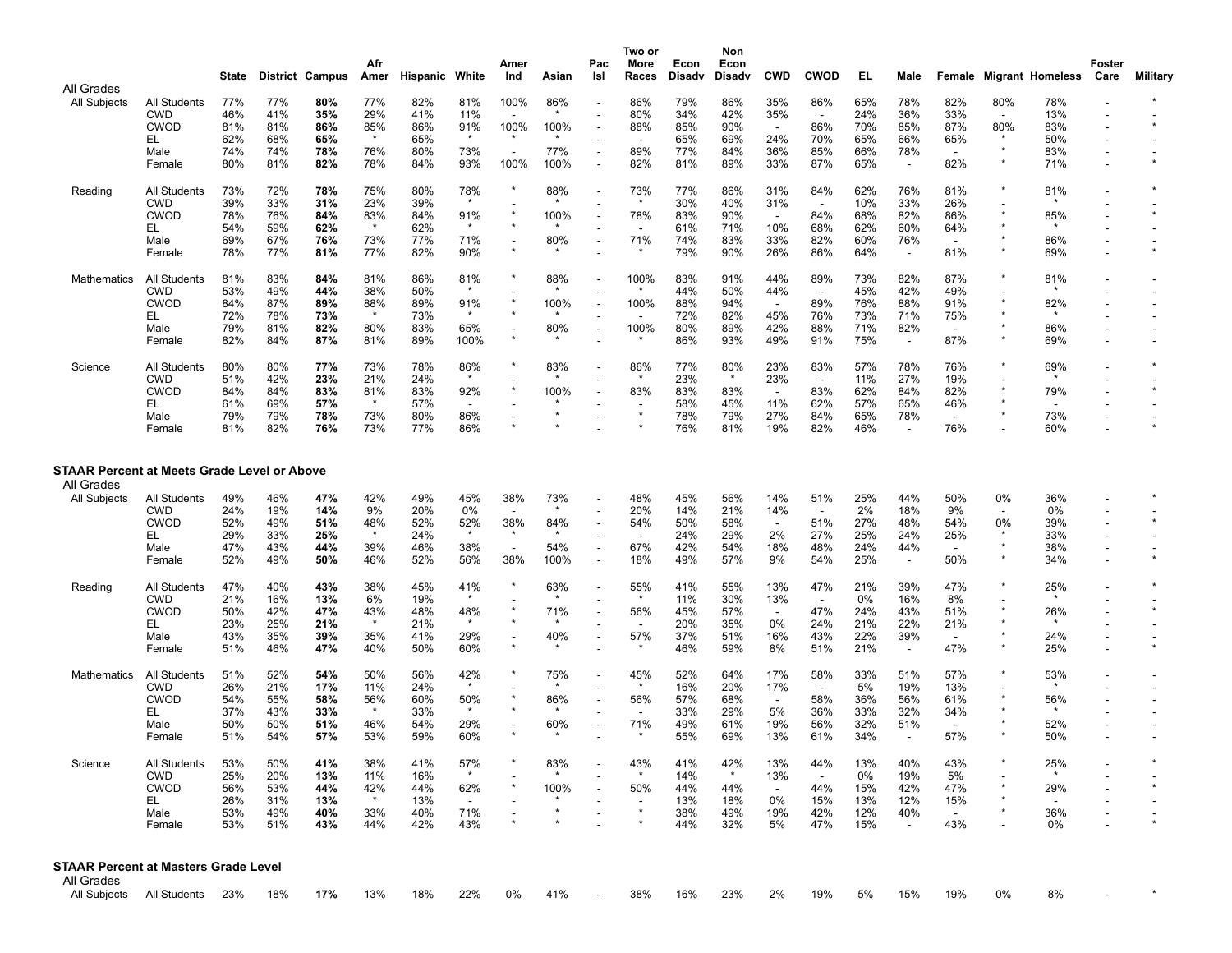|                    |              |              |                 |        | Afr     |          |           | Amer                     |       | Pac                      | Two or<br>More | Econ          | Non<br>Econ   |                          |                          |    |      |                          |    |                         | <b>Foster</b>            |                 |
|--------------------|--------------|--------------|-----------------|--------|---------|----------|-----------|--------------------------|-------|--------------------------|----------------|---------------|---------------|--------------------------|--------------------------|----|------|--------------------------|----|-------------------------|--------------------------|-----------------|
|                    |              | <b>State</b> | <b>District</b> | Campus | Amer    | Hispanic | White     | Ind                      | Asian | Isl                      | Races          | <b>Disadv</b> | <b>Disady</b> | <b>CWD</b>               | <b>CWOD</b>              | EL | Male | Female                   |    | <b>Migrant Homeless</b> | Care                     | <b>Military</b> |
|                    | <b>CWD</b>   | 8%           | 5%              | 2%     | 1%      | 3%       | 0%        | $\overline{\phantom{a}}$ |       | $\overline{\phantom{a}}$ | 20%            | 2%            | 8%            | 2%                       | $\overline{\phantom{a}}$ | 0% | 3%   | 1%                       |    | 0%                      |                          |                 |
|                    | <b>CWOD</b>  | 25%          | 20%             | 19%    | 15%     | 20%      | 26%       | 0%                       | 47%   |                          | 42%            | 18%           | 24%           |                          | 19%                      | 6% | 17%  | 21%                      | 0% | 9%                      |                          |                 |
|                    | EL           | 11%          | 13%             | 5%     | $\star$ | 5%       | $\star$   | $\star$                  |       |                          |                | 5%            | 9%            | 0%                       | 6%                       | 5% | 5%   | 6%                       |    | 0%                      | $\overline{\phantom{a}}$ |                 |
|                    | Male         | 22%          | 16%             | 15%    | 10%     | 16%      | 23%       | $\sim$                   | 31%   | $\overline{\phantom{a}}$ | 50%            | 14%           | 22%           | 3%                       | 17%                      | 5% | 15%  | $\overline{\phantom{a}}$ |    | 8%                      |                          |                 |
|                    | Female       | 24%          | 20%             | 19%    | 16%     | 20%      | 22%       | 0%                       | 56%   | $\overline{\phantom{a}}$ | 18%            | 18%           | 25%           | $1\%$                    | 21%                      | 6% |      | 19%                      |    | 9%                      |                          |                 |
| Reading            | All Students | 20%          | 13%             | 17%    | 13%     | 19%      | 22%       | $\star$                  | 25%   | $\overline{\phantom{a}}$ | 36%            | 16%           | 27%           | 4%                       | 19%                      | 7% | 13%  | 21%                      |    | 3%                      |                          |                 |
|                    | <b>CWD</b>   | 7%           | 4%              | 4%     | 0%      | 6%       | $\star$   |                          |       |                          | $\star$        | 2%            | 20%           | 4%                       | $\overline{\phantom{a}}$ | 0% | 4%   | 3%                       |    | $\star$                 |                          |                 |
|                    | <b>CWOD</b>  | 22%          | 14%             | 19%    | 15%     | 20%      | 26%       |                          | 29%   | $\overline{\phantom{a}}$ | 33%            | 17%           | 28%           | $\sim$                   | 19%                      | 7% | 15%  | 23%                      |    | 3%                      |                          |                 |
|                    | EL           | 8%           | 9%              | 7%     | $\star$ | 7%       |           | $\star$                  |       |                          |                | 6%            | 18%           | 0%                       | 7%                       | 7% | 6%   | 7%                       |    | $\star$                 |                          |                 |
|                    | Male         | 17%          | 11%             | 13%    | 8%      | 16%      | 18%       | $\overline{\phantom{a}}$ | 0%    | $\overline{\phantom{a}}$ | 29%            | 12%           | 24%           | 4%                       | 15%                      | 6% | 13%  | $\overline{\phantom{a}}$ |    | 0%                      |                          |                 |
|                    | Female       | 23%          | 16%             | 21%    | 19%     | 22%      | 30%       | $\star$                  |       |                          | $\star$        | 20%           | 31%           | 3%                       | 23%                      | 7% |      | 21%                      |    | 6%                      |                          |                 |
| <b>Mathematics</b> | All Students | 26%          | 25%             | 19%    | 14%     | 21%      | 19%       | $\star$                  | 50%   | $\overline{\phantom{a}}$ | 36%            | 18%           | 26%           | 0%                       | 21%                      | 6% | 17%  | 20%                      |    | 11%                     |                          |                 |
|                    | <b>CWD</b>   | 11%          | 5%              | 0%     | 0%      | 0%       | $\star$   |                          |       |                          | $\star$        | 0%            | 0%            | 0%                       |                          | 0% | 0%   | 0%                       |    | $\star$                 |                          |                 |
|                    | <b>CWOD</b>  | 28%          | 27%             | 21%    | 17%     | 23%      | 23%       | $\star$                  | 57%   | $\overline{\phantom{a}}$ | 44%            | 20%           | 28%           | $\sim$                   | 21%                      | 6% | 20%  | 22%                      |    | 12%                     |                          |                 |
|                    | EL           | 16%          | 19%             | 6%     | $\star$ | 6%       | $\bullet$ | $\star$                  |       |                          |                | 6%            | 6%            | 0%                       | 6%                       | 6% | 5%   | 7%                       |    | $\star$                 |                          |                 |
|                    | Male         | 25%          | 24%             | 17%    | 13%     | 18%      | 18%       | $\sim$                   | 40%   | $\overline{\phantom{a}}$ | 57%            | 16%           | 24%           | 0%                       | 20%                      | 5% | 17%  | $\overline{\phantom{a}}$ |    | 10%                     | $\overline{\phantom{a}}$ |                 |
|                    | Female       | 26%          | 26%             | 20%    | 16%     | 23%      | 20%       | $\star$                  |       |                          |                | 19%           | 28%           | 0%                       | 22%                      | 7% |      | 20%                      |    | 13%                     |                          |                 |
| Science            | All Students | 24%          | 17%             | 12%    | 10%     | 11%      | 29%       | $\star$                  | 50%   | $\sim$                   | 43%            | 12%           | 12%           | 4%                       | 13%                      | 2% | 13%  | 11%                      |    | 13%                     |                          |                 |
|                    | <b>CWD</b>   | 8%           | 5%              | 4%     | 5%      | 4%       | $\star$   |                          |       |                          | $\star$        | 5%            | $\star$       | 4%                       |                          | 0% | 8%   | 0%                       |    | $\star$                 |                          |                 |
|                    | <b>CWOD</b>  | 26%          | 18%             | 13%    | 11%     | 12%      | 31%       | $\star$                  | 60%   | $\overline{\phantom{a}}$ | 50%            | 13%           | 13%           | $\overline{\phantom{a}}$ | 13%                      | 2% | 14%  | 13%                      |    | 14%                     |                          |                 |
|                    | EL           | 7%           | 8%              | 2%     | $\star$ | 1%       |           |                          |       |                          |                | 3%            | 0%            | 0%                       | 2%                       | 2% | 2%   | 3%                       |    |                         |                          |                 |
|                    | Male         | 25%          | 17%             | 13%    | 11%     | 11%      | 43%       |                          |       |                          |                | 13%           | 14%           | 8%                       | 14%                      | 2% | 13%  | $\overline{\phantom{a}}$ |    | 18%                     |                          |                 |
|                    | Female       | 23%          | 17%             | 11%    | 9%      | 12%      | 14%       |                          |       |                          |                | 12%           | 10%           | 0%                       | 13%                      | 3% |      | 11%                      |    | 0%                      |                          |                 |

'\*' Indicates results are masked due to small numbers to protect student confidentiality.

'-' Indicates zero observations reported for this group.

Part (iii): Academic Growth and Graduation Rate

## **Part (iii)(I): Academic Growth**

This section provides information on students' academic growth for mathematics and reading/ELA for public elementary schools and secondary schools which don't have a graduation rate, for the 2018-19 school year. These results include all students tested, regardless of whether they were in the accountability subset. (CWD: children with disability; CWOD: children without disability; EL: English learner)

|                              | All | African<br><b>Students American Hispanic</b> |    | White   | American<br>Indian       | Asian   | <b>Pacific</b><br><b>Islander</b> | <b>Two or More</b><br>Races | Econ<br><b>Disady</b> | <b>CWD</b>               | EL |
|------------------------------|-----|----------------------------------------------|----|---------|--------------------------|---------|-----------------------------------|-----------------------------|-----------------------|--------------------------|----|
| <b>Academic Growth Score</b> |     |                                              |    |         |                          |         |                                   |                             |                       |                          |    |
| Reading                      |     |                                              |    |         |                          |         |                                   |                             |                       |                          |    |
| <b>All Students</b>          | 74  | 72                                           | 75 | 75      | $\star$                  | 79      |                                   | 64                          | 73                    | 65                       | 72 |
| <b>CWD</b>                   | 65  | 59                                           | 70 | $\star$ | $\overline{\phantom{0}}$ |         |                                   | $\star$                     | 65                    | 65                       | 68 |
| <b>CWOD</b>                  | 75  | 74                                           | 76 | 75      | $\star$                  | 79      | $\overline{\phantom{0}}$          | 67                          | 74                    | $\overline{\phantom{0}}$ | 73 |
| EL                           | 72  | $\star$                                      | 73 | $\star$ | $\star$                  | $\star$ | -                                 | $\overline{\phantom{0}}$    | 73                    | 68                       | 72 |
| Male                         | 76  | 74                                           | 78 | 72      |                          | $\star$ |                                   | 71                          | 75                    | 67                       | 73 |
| Female                       | 72  | 70                                           | 72 | 80      | $\star$                  | $\star$ | $\overline{\phantom{0}}$          | $\star$                     | 71                    | 62                       | 72 |
| <b>Mathematics</b>           |     |                                              |    |         |                          |         |                                   |                             |                       |                          |    |
| <b>All Students</b>          | 77  | 76                                           | 78 | 67      | $\star$                  | 86      |                                   | 77                          | 76                    | 51                       | 73 |
| <b>CWD</b>                   | 51  | 48                                           | 53 | $\star$ | $\overline{\phantom{0}}$ |         | -                                 | $\star$                     | 53                    | 51                       | 45 |
| <b>CWOD</b>                  | 80  | 81                                           | 80 | 70      | $\star$                  | 86      |                                   | 78                          | 79                    | $\overline{\phantom{0}}$ | 76 |
| EL                           | 73  | $\star$                                      | 73 | $\star$ | $\star$                  | $\star$ |                                   |                             | 72                    | 45                       | 73 |
| Male                         | 74  | 75                                           | 74 | 53      | $\overline{\phantom{0}}$ | $\star$ |                                   | 93                          | 73                    | 52                       | 70 |
| Female                       | 80  | 77                                           | 82 | 90      | $\star$                  | $\star$ |                                   | $\star$                     | 80                    | 50                       | 77 |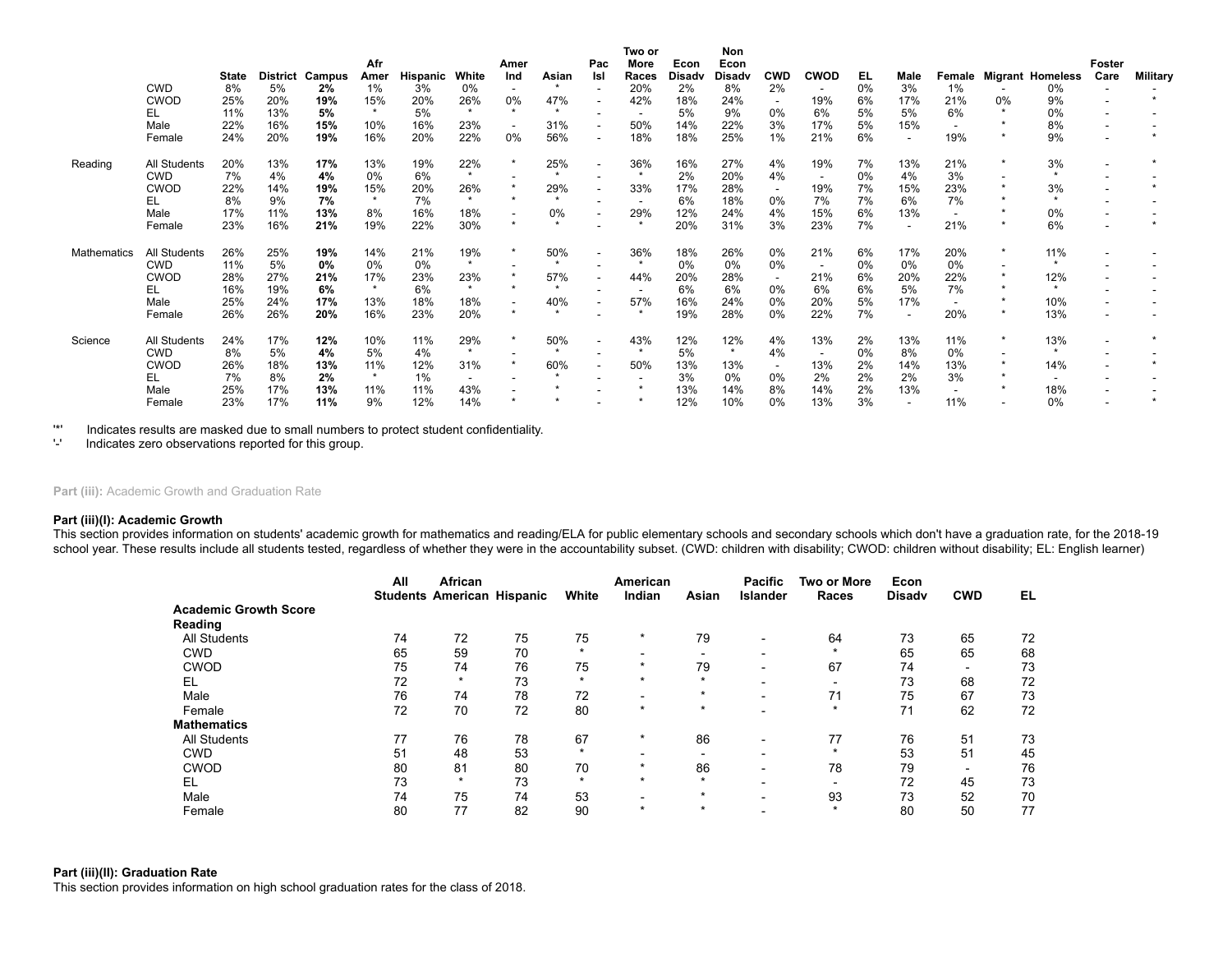|                                                                     | All                      | <b>African</b>                    |                          |       | American                 |                          | <b>Pacific</b>           | Two or More | Econ                     |            |     |                 | Foster                   |
|---------------------------------------------------------------------|--------------------------|-----------------------------------|--------------------------|-------|--------------------------|--------------------------|--------------------------|-------------|--------------------------|------------|-----|-----------------|--------------------------|
|                                                                     |                          | <b>Students American Hispanic</b> |                          | White | Indian                   | Asian                    | <b>Islander</b>          | Races       | <b>Disady</b>            | <b>CWD</b> | EL^ | <b>Homeless</b> | Care                     |
| <b>Federal Graduation Rates</b>                                     |                          |                                   |                          |       |                          |                          |                          |             |                          |            |     |                 |                          |
| 4-year Longitudinal Cohort Graduation Rate (Gr 9-12): Class of 2018 |                          |                                   |                          |       |                          |                          |                          |             |                          |            |     |                 |                          |
| All Students                                                        | $\overline{\phantom{a}}$ |                                   | $\overline{\phantom{a}}$ |       | $\overline{\phantom{0}}$ |                          | $\overline{\phantom{0}}$ |             |                          |            |     |                 | $\overline{\phantom{a}}$ |
| <b>CWD</b>                                                          | $\overline{\phantom{a}}$ |                                   | $\overline{\phantom{a}}$ |       | $\overline{\phantom{0}}$ |                          | $\overline{\phantom{0}}$ |             |                          |            |     |                 |                          |
| <b>CWOD</b>                                                         | $\overline{\phantom{a}}$ |                                   | $\overline{\phantom{a}}$ |       | $\overline{\phantom{0}}$ | -                        | $\overline{\phantom{0}}$ |             | -                        |            |     |                 | $\overline{\phantom{0}}$ |
| EL                                                                  | $\overline{\phantom{0}}$ |                                   | $\overline{\phantom{0}}$ |       | -                        |                          | $\overline{\phantom{0}}$ |             |                          |            |     |                 |                          |
| Male                                                                | $\overline{\phantom{a}}$ | $\overline{\phantom{a}}$          | $\overline{\phantom{0}}$ |       | $\overline{\phantom{0}}$ | $\overline{\phantom{0}}$ | $\overline{\phantom{0}}$ |             | $\overline{\phantom{0}}$ |            |     | -               | $\overline{\phantom{0}}$ |
| Female                                                              | $\overline{\phantom{0}}$ |                                   | $\overline{\phantom{0}}$ |       | $\overline{\phantom{0}}$ |                          | $\overline{\phantom{0}}$ |             |                          |            |     |                 |                          |
|                                                                     |                          |                                   |                          |       |                          |                          |                          |             |                          |            |     |                 |                          |

'\*' Indicates results are masked due to small numbers to protect student confidentiality.

 $'$ -' Indicates there are no students in the group.<br> $'$ <sup>1</sup> Ever El in grades 9-12

Ever EL in grades 9-12

#### Part (iv): English Language Proficiency

This section provides information on the number and percentage of English learners achieving English language proficiency based on the 2019 TELPAS (Texas English Language Proficiency Assessment System) data.

(EL: English learner)

| <b>Total EL in Class</b> | <b>Proficiency of EL</b> | <b>Rate of Proficiency</b> |
|--------------------------|--------------------------|----------------------------|
| 199                      | 54                       | 27%                        |

- '<sup>^'</sup> Indicates data reporting does not meet for Minimum Size.<br>
Indicates results are masked due to small numbers to prot
- Indicates results are masked due to small numbers to protect student confidentiality.
- '-' Indicates zero observations reported for this group.

# Part (v): School Quality or Student Success (SQSS)

This section provides information on the other indicator of school quality or student success, which is college, career and military readiness (CCMR) for high schools and average performance rate of the three STAAR performance levels of all students, regardless of whether they were in the accountability subset, for elementary and secondary schools without a graduation rate. (CWD: children with disability; EL: English learner)

| Student Success (Student Achievement Domain Score: STAAR Component Only) | All                      | African<br><b>Students American Hispanic</b> |                          | White                    | American<br>Indian       | Asian | <b>Pacific</b><br><b>Islander</b> | Two or More<br>Races     | Econ<br><b>Disady</b>    | <b>CWD</b>               | EL |
|--------------------------------------------------------------------------|--------------------------|----------------------------------------------|--------------------------|--------------------------|--------------------------|-------|-----------------------------------|--------------------------|--------------------------|--------------------------|----|
| <b>STAAR Component Score</b>                                             | 48                       | 44                                           | 50                       | 49                       | 46                       | 67    | $\overline{\phantom{0}}$          | 57                       | 47                       | 17                       | 32 |
| School Quality (College, Career, and Military Readiness Performance)     |                          |                                              |                          |                          |                          |       |                                   |                          |                          |                          |    |
| %Students meeting CCMR                                                   | $\overline{\phantom{0}}$ | $\overline{\phantom{0}}$                     | $\overline{\phantom{a}}$ | $\overline{\phantom{0}}$ | $\overline{\phantom{a}}$ |       |                                   | $\overline{\phantom{a}}$ | $\overline{\phantom{0}}$ | $\overline{\phantom{0}}$ |    |

'\*' Indicates results are masked due to small numbers to protect student confidentiality.

Indicates there are no students in the group.

#### Part (vi): Goal Meeting Status

This section provides information on the progress of all students and each student group toward meeting the long-term goals or interim objectives on STAAR academic performance, federal graduation rate, and English learners' language proficiency. (CWD: children with disability; EL: English learner)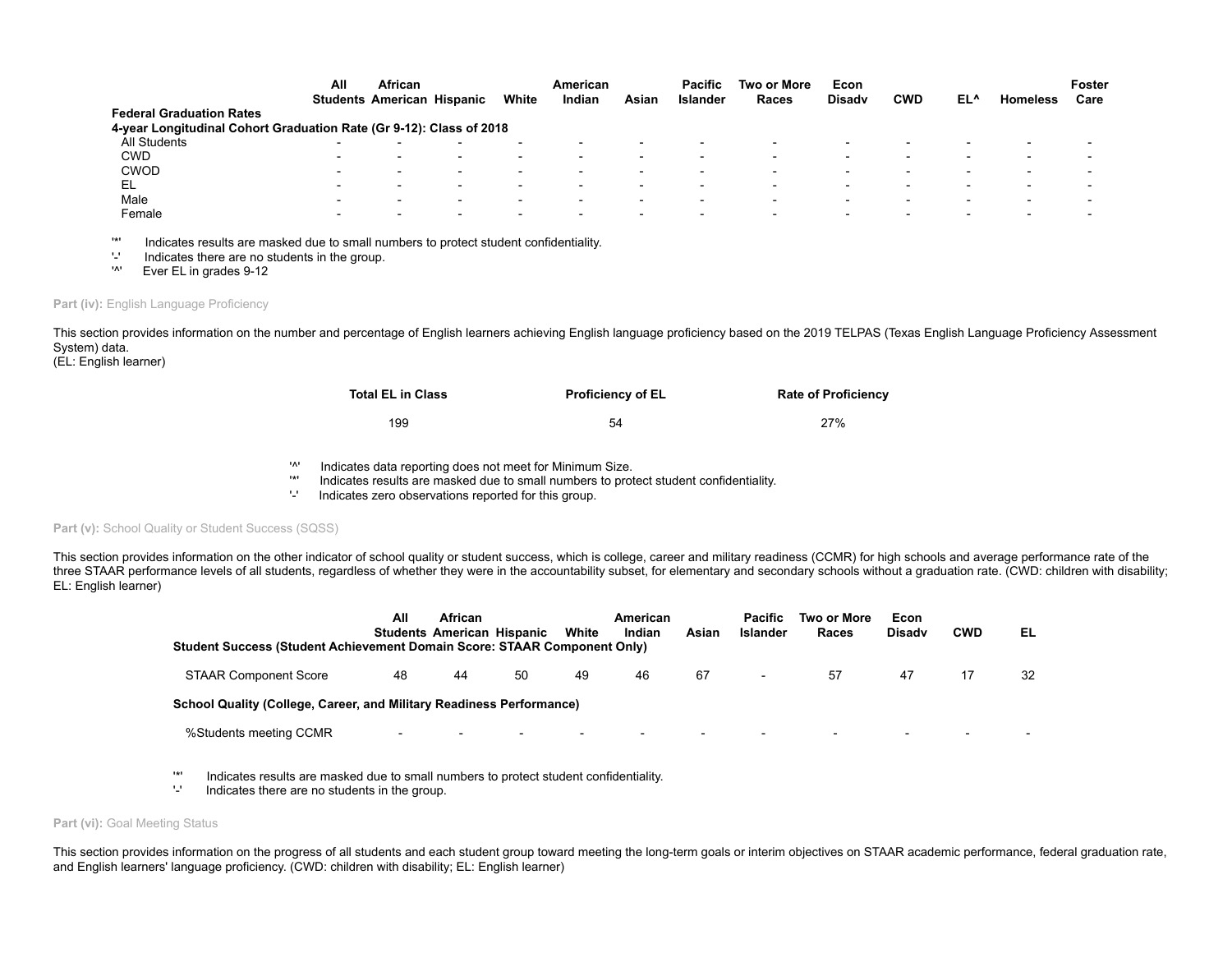|                                                                                                                                                                                                                                 | All | <b>African</b> | <b>Students American Hispanic</b> | White | <b>American</b><br>Indian | Asian | <b>Pacific</b><br><b>Islander</b> | <b>Two or More</b><br><b>Races</b> | <b>Econ</b><br><b>Disadv</b> | <b>CWD</b> | $EL +$                                       |
|---------------------------------------------------------------------------------------------------------------------------------------------------------------------------------------------------------------------------------|-----|----------------|-----------------------------------|-------|---------------------------|-------|-----------------------------------|------------------------------------|------------------------------|------------|----------------------------------------------|
| <b>STAAR Performance Status</b>                                                                                                                                                                                                 |     |                |                                   |       |                           |       |                                   |                                    |                              |            |                                              |
| Reading                                                                                                                                                                                                                         |     |                |                                   |       |                           |       |                                   |                                    |                              |            |                                              |
| Interim Goals (2018-2022)                                                                                                                                                                                                       | 44% | 32%            | 37%                               | 60%   | 43%                       | 74%   | 45%                               | 56%                                | 33%                          | 19%        | 29%                                          |
| <b>Target Met</b>                                                                                                                                                                                                               | Y   | Y              | Y                                 |       |                           |       |                                   |                                    | Y                            | N          | Y                                            |
| Interim Goals (2023-2027)                                                                                                                                                                                                       | 52% | 42%            | 46%                               | 66%   | 51%                       | 78%   | 53%                               | 62%                                | 43%                          | 31%        | 39%                                          |
| <b>Target Met</b>                                                                                                                                                                                                               | N   | N              | Y                                 |       |                           |       |                                   |                                    | Y                            | N          | Y                                            |
| Interim Goals (2028-2032)                                                                                                                                                                                                       | 62% | 54%            | 58%                               | 73%   | 62%                       | 82%   | 63%                               | 70%                                | 55%                          | 45%        | 52%                                          |
| <b>Target Met</b>                                                                                                                                                                                                               | N   | N              | N                                 |       |                           |       |                                   |                                    | N                            | N          | N                                            |
| Long-Term Goals                                                                                                                                                                                                                 | 72% | 66%            | 69%                               | 80%   | 72%                       | 87%   | 73%                               | 78%                                | 67%                          | 60%        | 65%                                          |
| <b>Target Met</b>                                                                                                                                                                                                               | N   | N              | N                                 |       |                           |       |                                   |                                    | N                            | Ν          | N                                            |
| <b>Mathematics</b>                                                                                                                                                                                                              |     |                |                                   |       |                           |       |                                   |                                    |                              |            |                                              |
| Interim Goals (2018-2022)                                                                                                                                                                                                       | 46% | 31%            | 40%                               | 59%   | 45%                       | 82%   | 50%                               | 54%                                | 36%                          | 23%        | 40%                                          |
| <b>Target Met</b>                                                                                                                                                                                                               | Y   | Y              | Y                                 |       |                           |       |                                   |                                    | Y                            | N          | Y                                            |
| Interim Goals (2023-2027)                                                                                                                                                                                                       | 54% | 41%            | 49%                               | 65%   | 53%                       | 85%   | 57%                               | 61%                                | 45%                          | 34%        | 49%                                          |
| <b>Target Met</b>                                                                                                                                                                                                               | Y   | Y              | Y                                 |       |                           |       |                                   |                                    | Y                            | N          | Y                                            |
| Interim Goals (2028-2032)                                                                                                                                                                                                       | 63% | 54%            | 59%                               | 73%   | 63%                       | 88%   | 66%                               | 69%                                | 57%                          | 48%        | 59%                                          |
| <b>Target Met</b>                                                                                                                                                                                                               | N   | N              | Y                                 |       |                           |       |                                   |                                    | N                            | N          | N                                            |
| Long-Term Goals                                                                                                                                                                                                                 | 73% | 66%            | 70%                               | 80%   | 73%                       | 91%   | 75%                               | 77%                                | 68%                          | 62%        | 70%                                          |
| <b>Target Met</b>                                                                                                                                                                                                               | N   | Ν              | N                                 |       |                           |       |                                   |                                    | N                            | N          | N                                            |
| Interim Goals (2018-2022)<br><b>Target Met</b><br>Interim Goals (2023-2027)<br><b>Target Met</b><br>Interim Goals (2028-2032)<br><b>Target Met</b><br>Long-Term Goals<br><b>Target Met</b><br><b>Federal Graduation Status^</b> |     |                |                                   |       |                           |       |                                   |                                    |                              |            | 36%<br>Y<br>38%<br>Y<br>40%<br>Y<br>40%<br>Y |
| Interim Goals (2018-2022)                                                                                                                                                                                                       | 90% | 90%            | 90%                               | 90%   | 90%                       | 90%   | 90%                               | 90%                                | 90%                          | 90%        | 90%                                          |
| <b>Target Met</b>                                                                                                                                                                                                               |     |                |                                   |       |                           |       |                                   |                                    |                              |            |                                              |
| Interim Goals (2023-2027)<br><b>Target Met</b>                                                                                                                                                                                  | 92% | 92%            | 92%                               | 92%   | 92%                       | 92%   | 92%                               | 92%                                | 92%                          | 92%        | 92%                                          |
| Interim Goals (2028-2032)<br><b>Target Met</b>                                                                                                                                                                                  | 94% | 94%            | 94%                               | 94%   | 94%                       | 94%   | 94%                               | 94%                                | 94%                          | 94%        | 94%                                          |
| Long-Term Goals<br><b>Target Met</b>                                                                                                                                                                                            | 94% | 94%            | 94%                               | 94%   | 94%                       | 94%   | 94%                               | 94%                                | 94%                          | 94%        | 94%                                          |

'+' STAAR Performance and Graduation use EL(Current & Monitored), EL English Learner Language Proficiency uses EL (Current). Blank cells above represent student group indicators that do not meet the minimum size criteria.

'<sup>\*</sup>' Student groups with graduation rates that were at or above 90 percent are required to exceed that rate by at least a tenth of a percent in the following year(s).

## **Part (vii):** STAAR Participation

This section provides the percentage of students assessed and not assessed on STAAR for mathematics, reading/ELA, and science. (CWD: children with disability; CWOD: children without disability; EL: English learner)

| <b>Participation Rate</b> |              |     | African<br>Campus American Hispanic |      | White | American<br>Indian | Asian | <b>Pacific</b><br>Islander | Two or<br>More<br>Races | Econ<br><b>Disady</b> | Non<br>Econ<br><b>Disadv</b> | <b>CWD</b> | <b>CWOD</b> | EL   | Male | Female | <b>Migrant</b> |
|---------------------------|--------------|-----|-------------------------------------|------|-------|--------------------|-------|----------------------------|-------------------------|-----------------------|------------------------------|------------|-------------|------|------|--------|----------------|
| All Subjects              | All Students | 99% | 99%                                 | 100% | 99%   | 100%               | 100%  | $\overline{\phantom{0}}$   | 100%                    | 99%                   | 99%                          | 99%        | 99%         | 100% | 99%  | 100%   | 100%           |